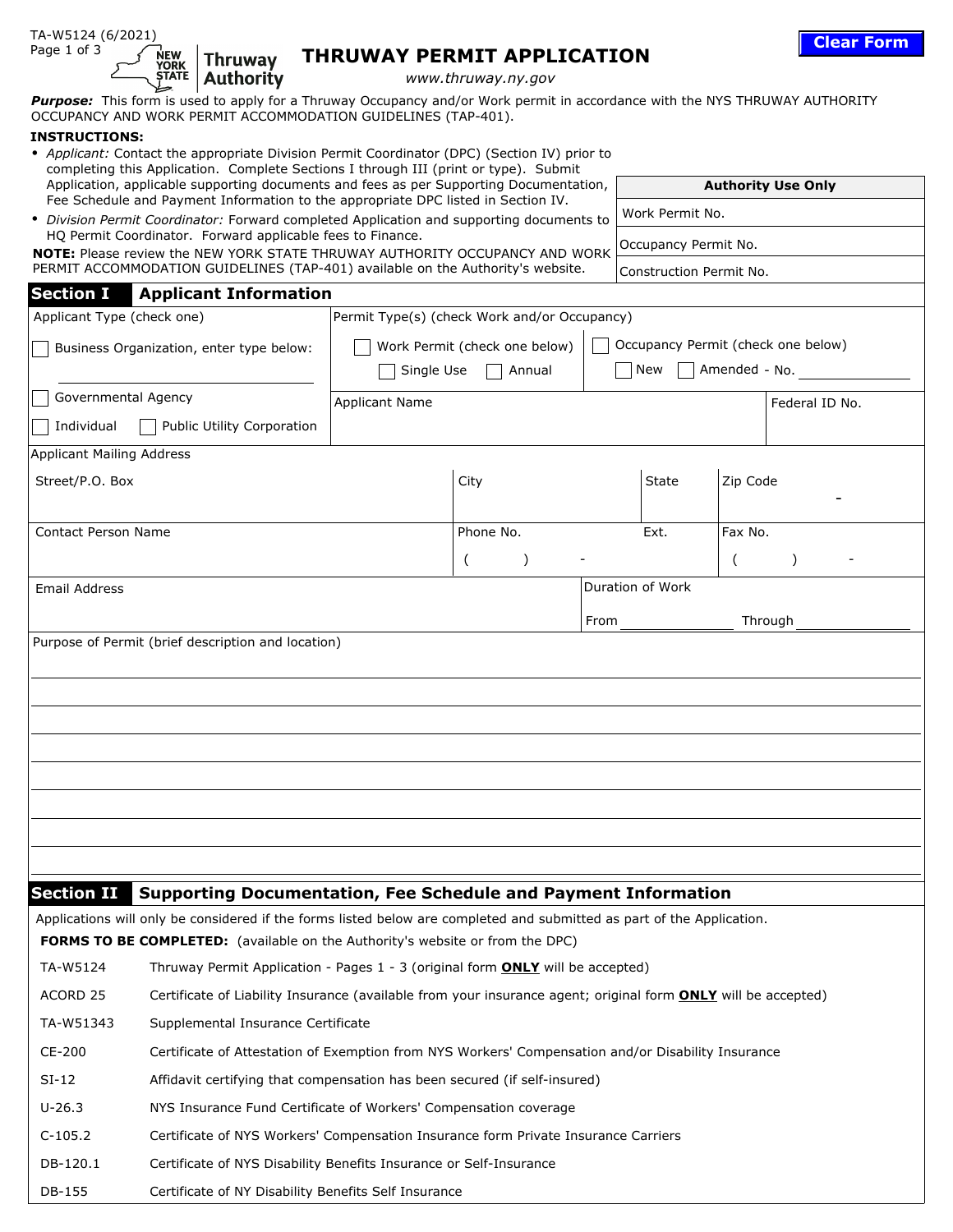## TA-W5124 (6/2021)

Bond or Deposit

Payment Type

| <b>Section II</b><br><b>Supporting Documentation, Fee Schedule and Payment Information (Cont.)</b> |                                                                                                                                                                        |                                                                                                                         |  |  |  |  |  |
|----------------------------------------------------------------------------------------------------|------------------------------------------------------------------------------------------------------------------------------------------------------------------------|-------------------------------------------------------------------------------------------------------------------------|--|--|--|--|--|
| fees will be required.                                                                             | Supporting documents, as listed below, may be required. Contact the appropriate DPC to determine which supporting documents and                                        |                                                                                                                         |  |  |  |  |  |
|                                                                                                    | Site/Operation Plan (3 copies)                                                                                                                                         |                                                                                                                         |  |  |  |  |  |
| Must be stamped by a New York State Licensed Professional Engineer or Registered Architect         |                                                                                                                                                                        |                                                                                                                         |  |  |  |  |  |
|                                                                                                    | • Plan and profile drawn to scale<br>• Highway ROW, C/L and stationing                                                                                                 | • Edge of pavement and shoulders                                                                                        |  |  |  |  |  |
|                                                                                                    | Occupancy Permit Application Supplement (TA-W5123)                                                                                                                     |                                                                                                                         |  |  |  |  |  |
| NYSTA Performance Bond (TA-4476)                                                                   |                                                                                                                                                                        |                                                                                                                         |  |  |  |  |  |
| Permittee Traffic Control Plan (3 copies)                                                          |                                                                                                                                                                        |                                                                                                                         |  |  |  |  |  |
| Must be stamped by a New York State Licensed Professional Engineer                                 |                                                                                                                                                                        |                                                                                                                         |  |  |  |  |  |
| Property Survey stamped by a New York State Licensed Land Surveyor (3 copies)                      |                                                                                                                                                                        |                                                                                                                         |  |  |  |  |  |
| Utility Pole/Conduit Authorization/Letter of Agreement (for non-owner)                             |                                                                                                                                                                        |                                                                                                                         |  |  |  |  |  |
| Drainage Analysis/Storm Water Management Report                                                    |                                                                                                                                                                        |                                                                                                                         |  |  |  |  |  |
| Other                                                                                              |                                                                                                                                                                        |                                                                                                                         |  |  |  |  |  |
|                                                                                                    |                                                                                                                                                                        |                                                                                                                         |  |  |  |  |  |
| <b>Fee Type</b>                                                                                    | <b>Occupancy Permit Fees</b>                                                                                                                                           | <b>Work Permit Fees</b>                                                                                                 |  |  |  |  |  |
| <b>Application Fee</b>                                                                             | \$750 (minimum, non-refundable)                                                                                                                                        | 250 (issued for single project/activity)<br>\$<br>\$1,000 (issued/renewed annually for multiple<br>projects/activities) |  |  |  |  |  |
| Amendment Fee<br>(per permit)                                                                      | \$ 25 Nominal (name/address change)<br>\$250 Moderate (routine engineering/administrative review)<br>\$500 Comprehensive (extensive engineering/administrative review) | N/A                                                                                                                     |  |  |  |  |  |

DPC prior to calling in credit card payment to (518) 471-4409, Mon. - Fri. 8 a.m. to 4 p.m.)

Annual Fee  $\;\;\mid$  The Authority reserves the right to charge annual fees in accordance  $\;\mid\;$  N/A

with the Authority's Fee Policy for Occupancy Permits.

## **Section III Applicant Affirmation/Certification** (Read thoroughly before signing)

If applicable **If applicable If applicable** 

Application is hereby made by the undersigned for issuance of a permit(s). I understand and agree that permits are revocable unilaterally by the Thruway Authority (Authority). I understand and agree that if granted a permit(s): I am responsible to reimburse the Authority for any expenses incurred by the Authority as a result of such permit(s); and I am solely responsible for obtaining any other consents or permits that may be necessary to accomplish the purposes of such permit(s).

Check (payable to "New York State Thruway Authority") Credit Card (**Note**: Applicant must obtain permit number from

I further understand that this Application incorporates by reference the terms and conditions of the NEW YORK STATE THRUWAY AUTHORITY OCCUPANCY AND WORK PERMIT ACCOMMODATION GUIDELINES (TAP-401), the UTILITY OCCUPANCY SUPPLEMENT (TAP-401U), the FIBER OPTIC FACILITIES SUPPLEMENT (TAP-401F) and the DESIGN AND CONSTRUCTION REQUIREMENTS FOR OCCUPANCIES (TAP-421A-E), as such documents may be amended. I agree that if granted a permit, this Application becomes a part of such permit, and as a condition of the issuance of the permit and/or exercise of any privileges granted thereunder, I shall comply with all terms and conditions of this Application, any condition rider placed on such permit and the RULES AND REGULATIONS OF THE NEW YORK STATE THRUWAY AUTHORITY, as same may be amended.

I affirm and certify that all information provided to the Authority, whether written or verbal, including, but not limited to, this Application and accompanying Forms and Supporting Documents, is complete, true and accurate.

Signature